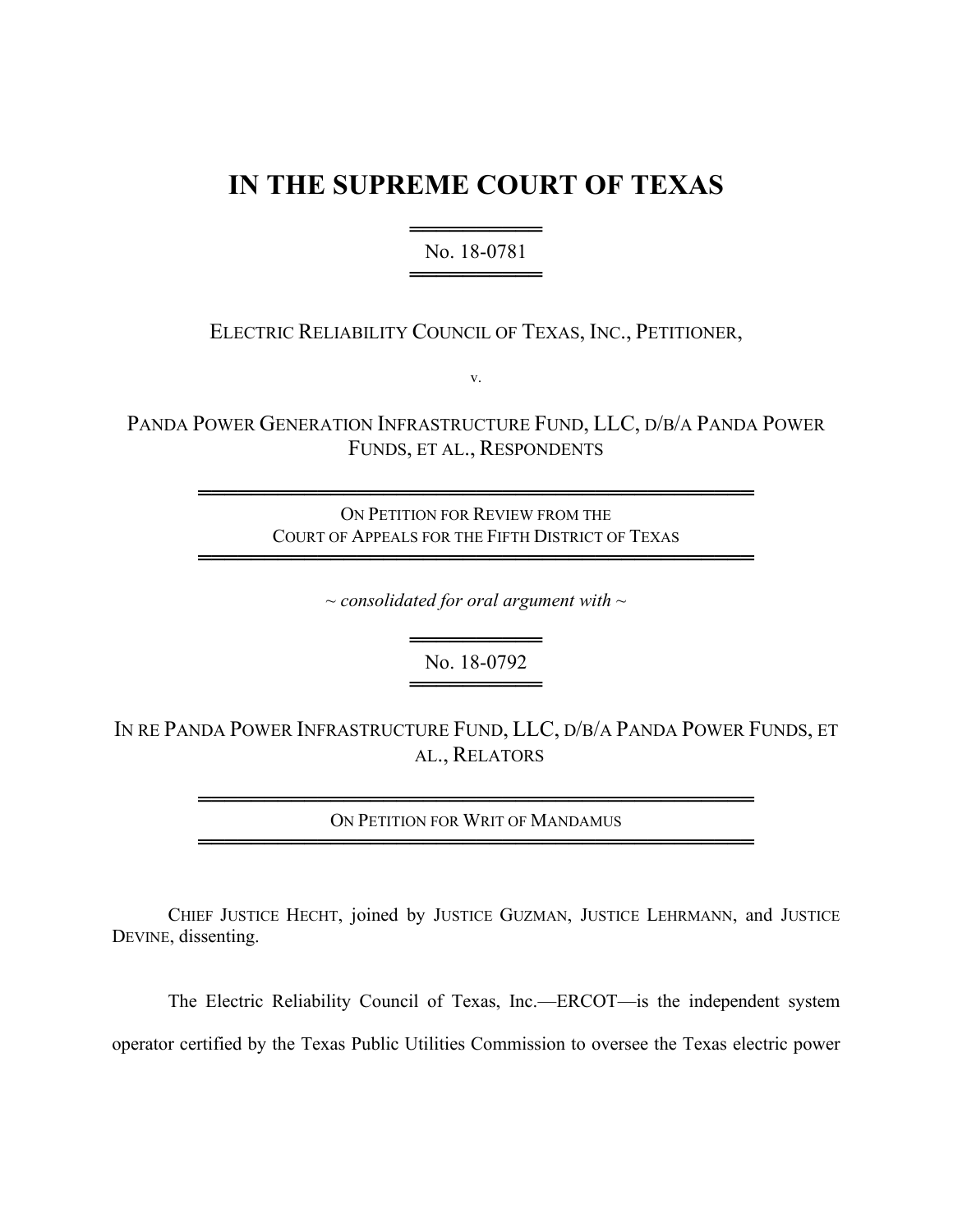grid.<sup>1</sup> The Court is asked in this mandamus proceeding<sup>2</sup> to decide whether ERCOT has sovereign immunity from suit. The parties strenuously disagree. ERCOT agues, of course, that it is immune. Panda<sup>3</sup> argues, also of course, that ERCOT is not immune. The stakes between them are high— Panda alleges more than \$1 billion in damages; the case has been fully presented; and both parties want their disagreement resolved. The immunity issue has been important to them since the case was first filed in the trial court more than five years ago. Now it happens that the public stakes are high too. After Winter Storm Uri last month, the public also wants to know whether ERCOT can be sued. Will ERCOT be immune to claims against it for failing to prevent the power outages across Texas that not only crippled millions of users but resulted in water outages that were at least as bad, if not worse? The answer to the immunity issue in this case has become perhaps more important to the public than even to the parties.

The parties want to know. The public wants to know. The Court refuses to answer.

The trial court in this case answered. It said ERCOT is not immune. The court of appeals also answered. It disagreed and directed the trial court to dismiss the case against ERCOT. The trial court complied. That was in April 2018, nearly three years ago. Panda immediately asked the court of appeals to set aside its order requiring the trial court to dismiss the case and to direct the trial court to vacate the dismissal. The court of appeals denied Panda's motion, and Panda appealed

<sup>1</sup> *See* TEX. UTIL. CODE § 39.151(d).

<sup>2</sup> No. 18-0792. ERCOT's conditional petition for review in No. 18-0781 raises a different issue.

<sup>3</sup> "Panda" refers collectively to the thirteen companies that sued ERCOT in the underlying case. *See ante* at 2 n.1.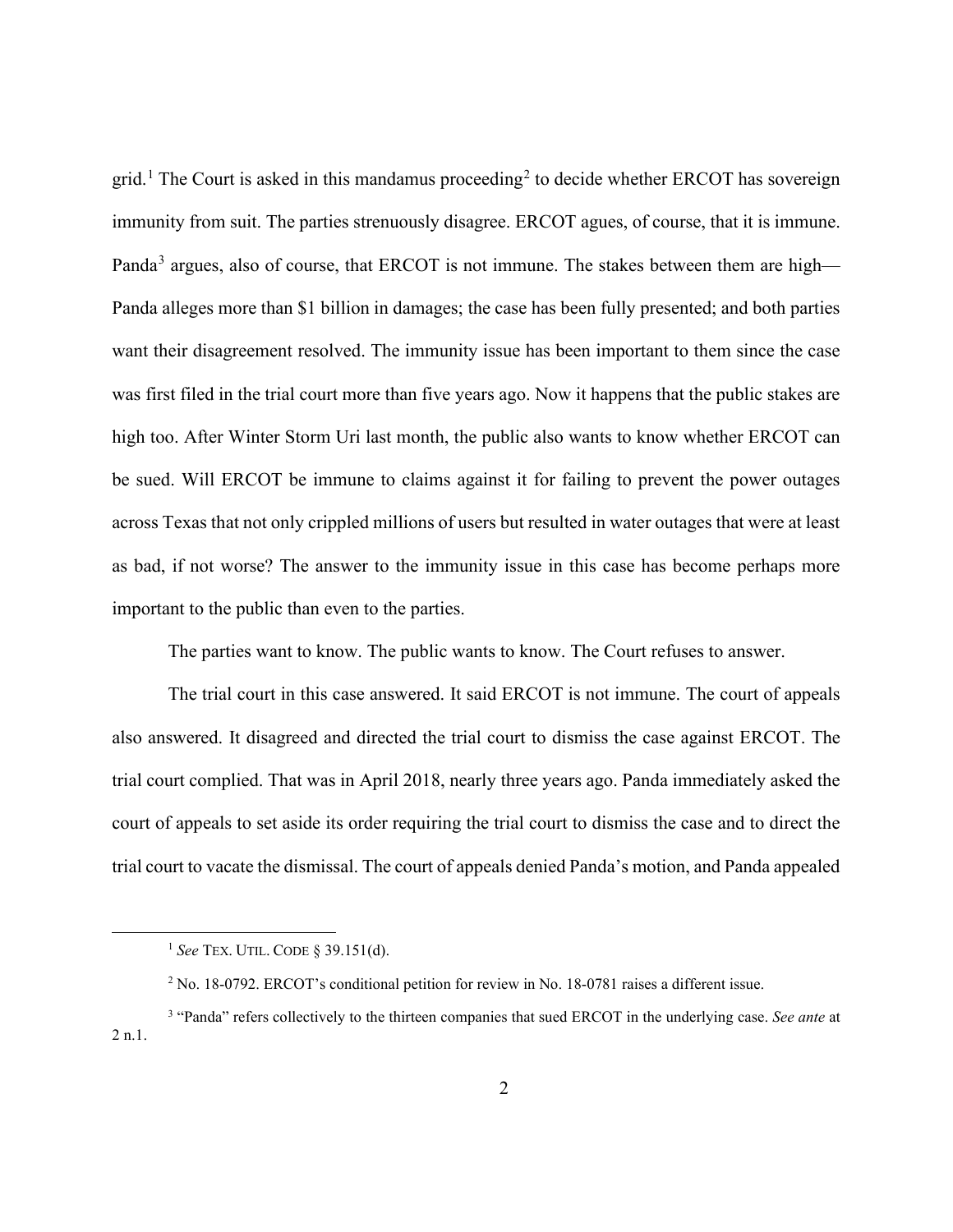the dismissal.

Four months after the trial court dismissed the case, in August 2018, Panda petitioned this Court to review the court of appeals' decision. In February 2019, the Court requested briefing on the merits, signaling that whether ERCOT is immune from suit is an important issue. The parties completed the briefing that September. In June 2020, the Court set the matter for oral argument, another indication that ERCOT's immunity from suit is an important issue. The Court heard argument last September.

And now here we are, five years after this litigation began in the trial court, two-and-onehalf years after the case was filed in this Court, two years after we requested merits briefing, and six months after oral argument.<sup>4</sup> All agree—the Court and the parties—that the trial court's dismissal of the case did not moot the parties' controversy. The parties have the same real disagreement they have always had. Both insist they still want an answer. And as circumstances would have it, the issue has become more important to the public because of the damage caused by loss of power in the winter storm, which many blame on ERCOT. Whether ERCOT is immune from suit is not a moot issue, not to the parties, not to the public. But today the Court concludes that the case before us is something that it calls "procedurally moot" because there is no mandamus relief that can cause the case to be reopened in the trial court if the court of appeals erred.

The Court is simply wrong. If the Court were to conclude that ERCOT is not immune from

<sup>4</sup> The Court blames the delay on the parties, pointing out that in the 31 months this mandamus and the related petition for review have been pending, the parties asked for sixteen 30-day extensions, which are responsible for 9 of those 31 months. *Ante* at 7 n.8. So about one-third of the delay can be charged to the parties and only about two-thirds to the Court.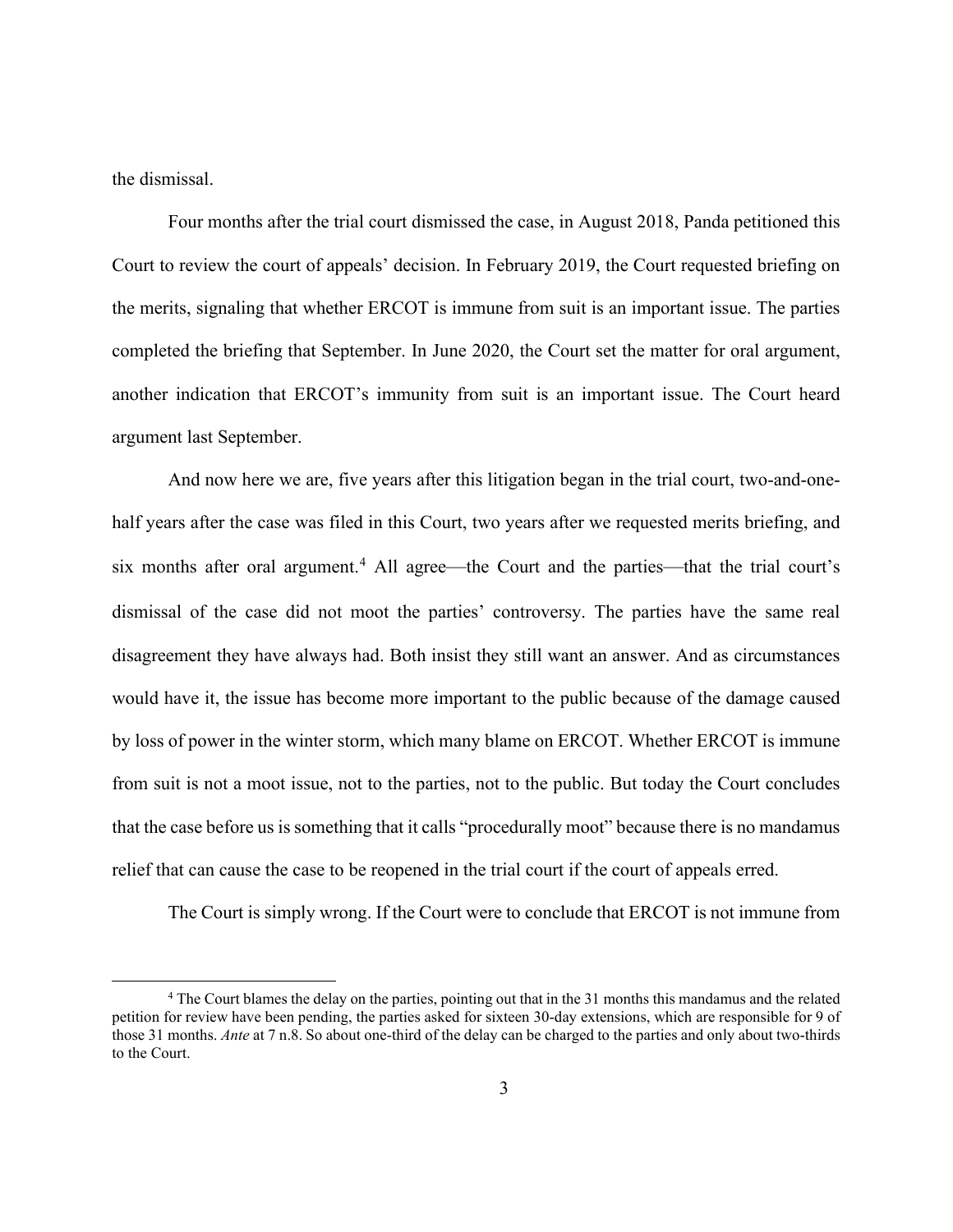Panda's suit, contrary to the court of appeals' prior ruling, the Court would direct the court of appeals to withdraw that ruling, and the Court would also require the court of appeals to reverse the dismissal it erroneously ordered. Were that not so, courts of appeals could thwart review of their decisions simply by ordering trial courts to comply with them quickly. And in any event, this Court could direct the court of appeals to reverse the trial court's final judgment of dismissal in the pending appeal of that judgment. The Court does not claim that either form of relief is beyond its power. It demurs only that "[b]y doing so, we would infringe upon the court of appeals' judicial power by reviewing a judgment the court of appeals has not yet had the opportunity to review."<sup>5</sup> But the court of appeals has already had the opportunity to review the dismissal. Indeed, it was the court of appeals that ordered the dismissal! And by ruling on immunity, this Court would not be infringing on the court of appeals' judicial power. The court of appeals has already ruled on that issue. There is no reason for the court to reiterate its ruling in a second appeal. *It is waiting on this Court to rule*. The Court can resolve the parties' dispute and grant relief, however it decides the immunity issue, but instead it chooses delay and wasting more of the parties' and judicial system's time and resources. I would answer the question the Court undertook to decide but now does not. I respectfully dissent.

**I**

Panda sued ERCOT, contending that it built three power plants in reliance on ERCOT's mistaken forecasts of a long-term scarcity of power supply. Panda sued for fraud and negligent

<sup>5</sup> *Ante* at 14 n.17.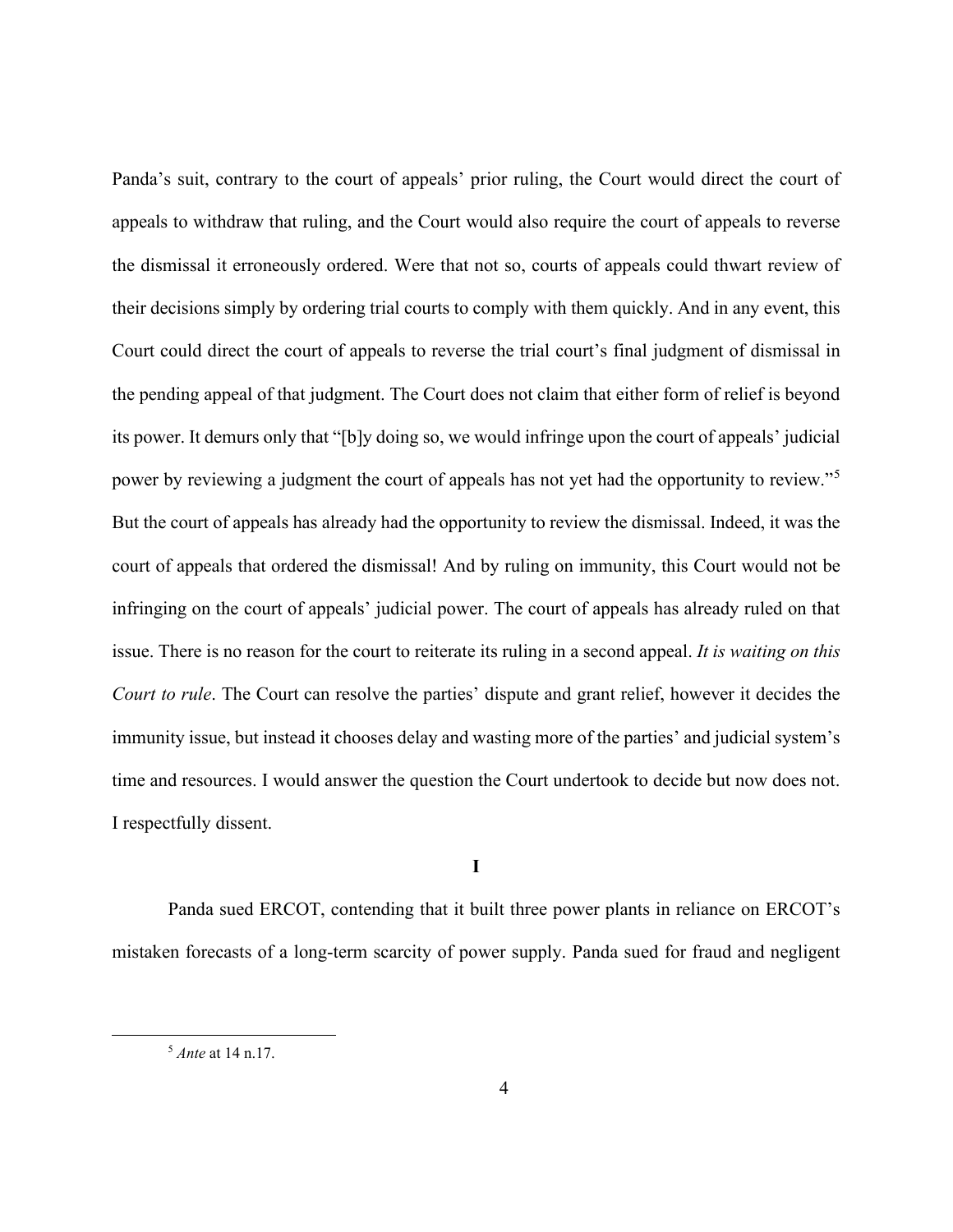misrepresentations. ERCOT filed a plea to the jurisdiction asserting sovereign immunity.<sup>6</sup> The trial court denied the plea to the jurisdiction, and ERCOT sought review by interlocutory appeal or, alternatively, mandamus. The court of appeals held that ERCOT is not a "governmental unit" entitled to interlocutory appeal<sup>7</sup> but that it does have sovereign immunity.<sup>8</sup> The court dismissed ERCOT's appeal for lack of jurisdiction, conditionally granted its petition for mandamus, and directed the trial court to dismiss the case.<sup>9</sup> Eight days later, the trial court complied.

A few days after that, Panda asked the court of appeals to direct the trial court to set aside the dismissal order so it would not foreclose further review. The motion was denied. Panda appealed the trial court's final judgment of dismissal and filed a mandamus petition in this Court challenging the court of appeals' decision on immunity.<sup>10</sup> The Court ordered full briefing, heard oral argument, and requested further briefing on mootness.

## **II**

Panda and ERCOT both contend, and the Court acknowledges, that the substance of their dispute over sovereign immunity is not moot. But the Court holds that "the trial court's entry of a final judgment rendered these causes procedurally moot".<sup>11</sup> The Court's reasons lack merit.

<sup>6</sup> ERCOT also contends that the Public Utilities Commission has exclusive jurisdiction over Panda's claims.

<sup>7</sup> 552 S.W.3d 297, 309 (Tex. App.—Dallas 2018) (citing TEX. CIV. PRAC. & REM. CODE § 51.014(a)(8)).

<sup>8</sup> *Id.* at 319.

<sup>9</sup> *Id.* at 320.

<sup>&</sup>lt;sup>10</sup> ERCOT filed a conditional petition for review of the court of appeals' denial of its right to interlocutory appeal.

<sup>11</sup> *Ante* at 12.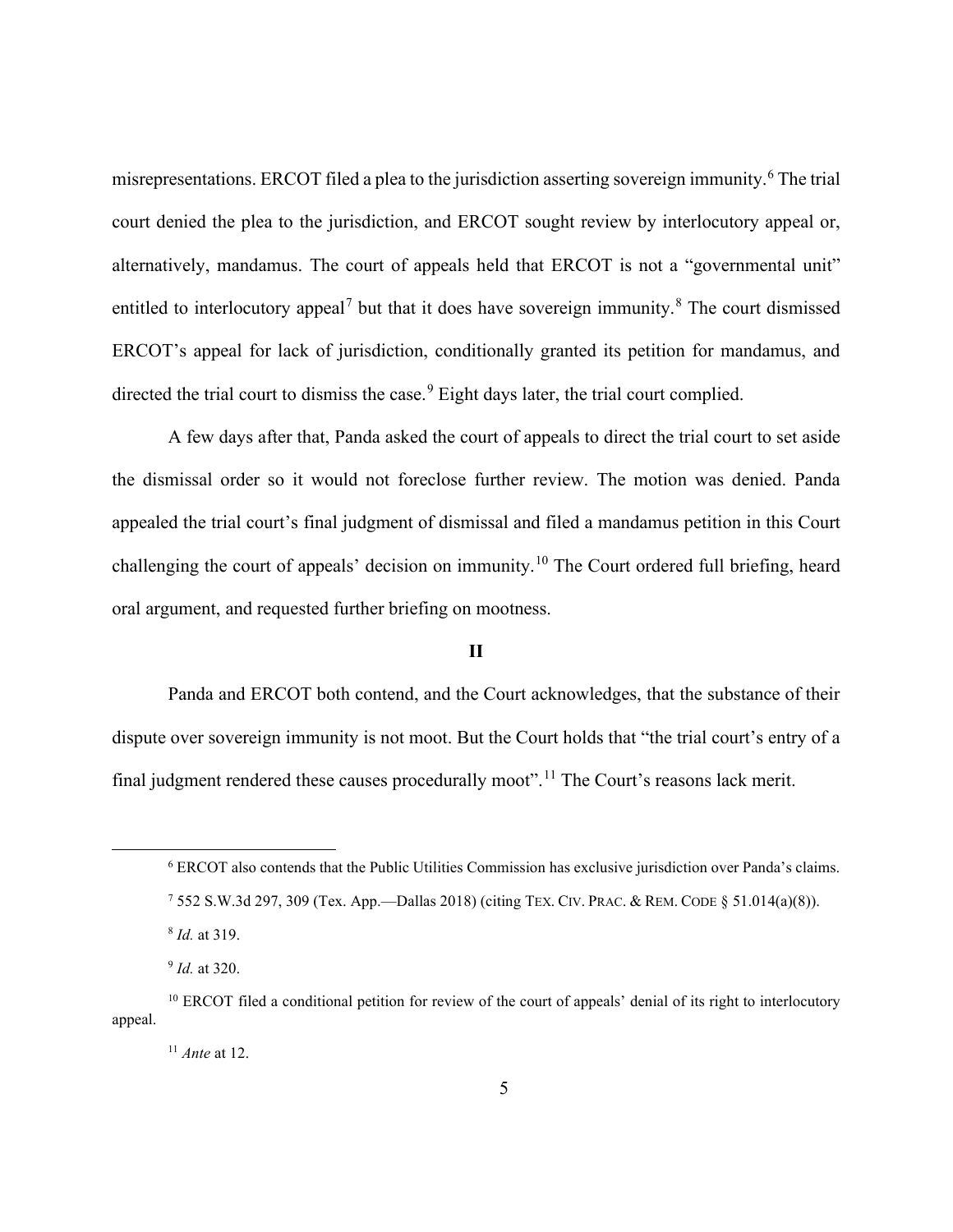The Court says that "the court of appeals cannot . . . order the trial court to reinstate its earlier order denying ERCOT's plea to the jurisdiction because that order no longer exists as a separate order" but rather "has been superseded by and has merged into the trial court's final judgment dismissing Panda's claims."<sup>12</sup> But the argument is premised on an incomplete reading of Panda's prayer for relief. Panda first asks this Court to "direct the court of appeals to set aside its [own] order mandating dismissal of Panda's claims".<sup>13</sup> The Court offers no reason why it cannot grant that relief, and I see none.

The Court further reasons that "this Court does not have the power to vacate the trial court's final judgment in this proceeding because [Panda's appeal from that judgment] is currently pending in the court of appeals."<sup>14</sup> For that proposition, the Court cites no authority. The pendency of Panda's appeal from the trial court's dismissal should have nothing to do with the Court's review of the court of appeal's decision on immunity. The Court does not explain why Panda cannot seek relief both by mandamus and appeal when that is exactly what ERCOT has done. Rule 27.3 of the Texas Rules of Appellate Procedure provides:

After an order or judgment in a civil case has been appealed, if the trial court modifies the order or judgment, or if the trial court vacates the order or judgment and replaces it with another appealable order or judgment, the appellate court must treat the appeal as from the subsequent order or judgment and may treat actions relating to the appeal of the first order or judgment as relating to the appeal of the subsequent order or judgment. . . . Any party may nonetheless appeal from the

<sup>12</sup> *Ante* at 12–13.

<sup>13</sup> Panda Merits Br. at 64 (18-0792).

<sup>14</sup> *Ante* at 13.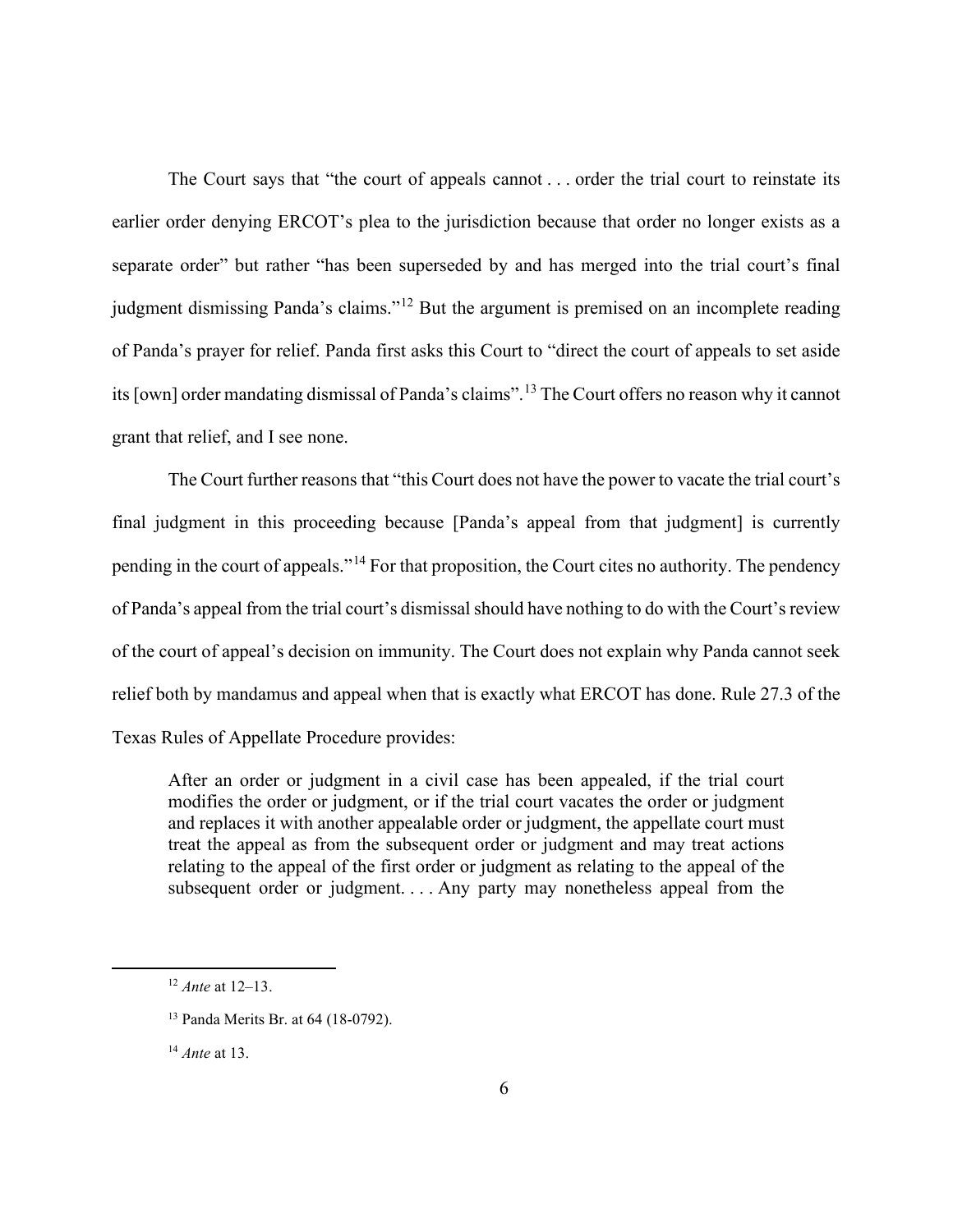subsequent order or judgment.<sup>15</sup>

The same principles and procedures should apply to mandamus review. The Court should treat Panda's petition here as seeking review of the trial court's dismissal. If the Court determines that the court of appeals erred in its immunity decision, it could direct the trial court to vacate its dismissal order. Even if this Court could not itself vacate the trial court's dismissal, it could certainly direct the court of appeals to vacate its conditional grant of mandamus relief directing the trial court to dismiss the case. The practical effect would be the same. Panda's appeal from the trial court's final judgment of dismissal is pending in the court of appeals, abated until this mandamus proceeding has concluded. If we answered here the question of ERCOT's immunity, the court of appeals would decide the pending appeal in accordance with our decision. The Court's statement that "any order by this Court would be without practical effect"<sup>16</sup> is just wrong.

*In re Wood*<sup>17</sup> should control this case. There, the court of appeals granted mandamus relief directing the trial court to vacate an order, and the trial court complied. The real party in interest then sought review of the court of appeals' ruling by petition for mandamus in this Court. We granted relief directing the court of appeals to "act in accordance with this opinion."<sup>18</sup> The Court

<sup>18</sup> *Id.* at 370.

<sup>&</sup>lt;sup>15</sup> TEX. R. APP. P. 27.3. The Court states that the court of appeals could not have applied Rule 27.3 when the trial court obeyed its order to dismiss the case "because the appeal was no longer pending". *Ante* at 14 n.17. But the court of appeals retained plenary jurisdiction over the appeal until August 9, 2018—30 days after it denied Panda's motion for rehearing. *See* TEX. R. APP. P. 19.1(b) (providing that the court of appeals' jurisdiction expires "30 days after the court overrules all timely filed motions for rehearing or en banc reconsideration, and all timely filed motions to extend time to file such a motion").

<sup>16</sup> *Ante* at 14.

<sup>17</sup> 140 S.W.3d 367 (Tex. 2004) (per curiam), *overruled on other grounds by Robinson v. Home Owners Mgmt. Enters., Inc.*, 590 S.W.3d 518 (Tex. 2019).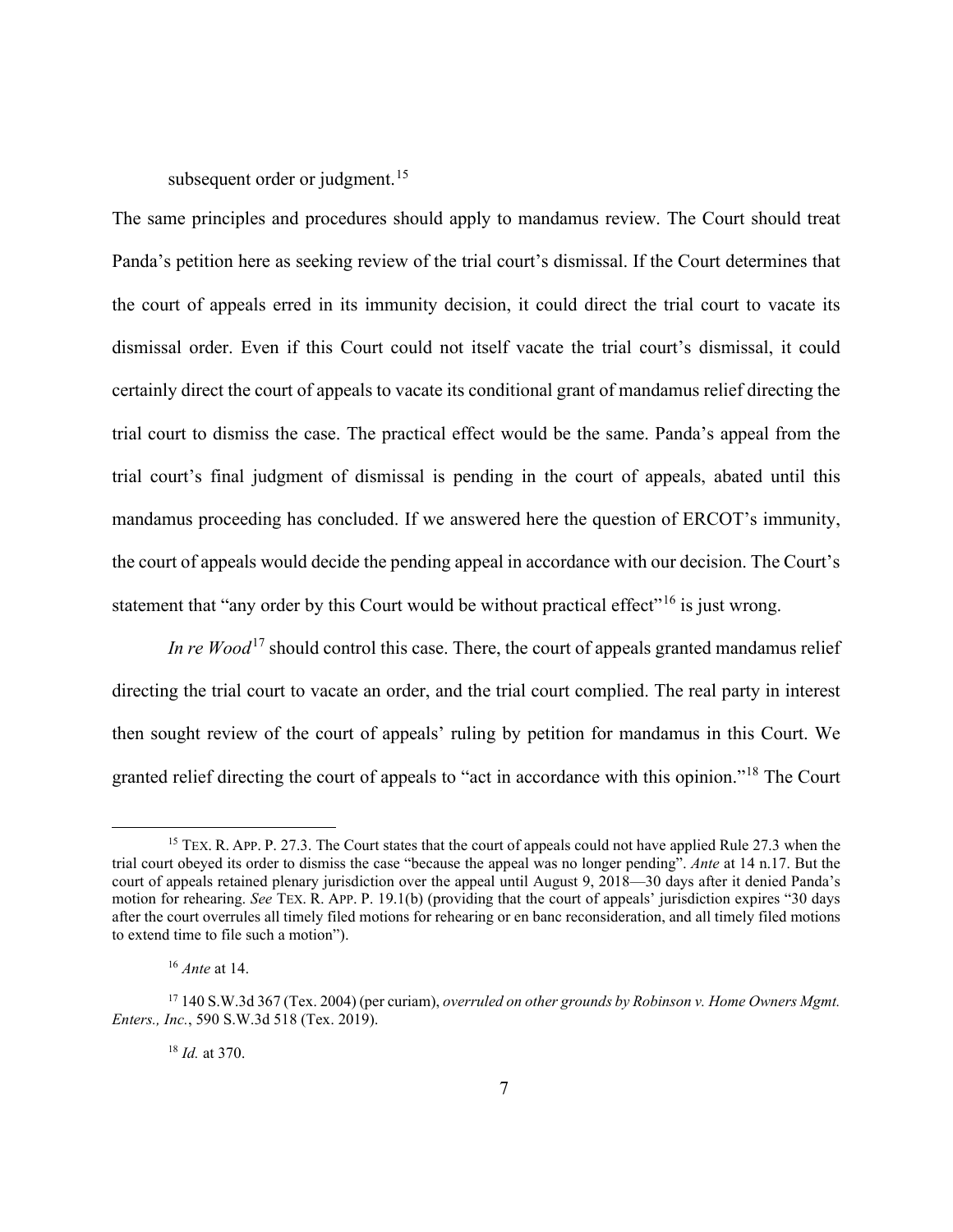acknowledges that here, too, "despite the trial court's entry of its final judgment, a live controversy exists over whether the court of appeals erred by ordering the trial court to vacate its interlocutory order denying ERCOT's jurisdictional plea".<sup>19</sup> But then the Court concludes that it cannot determine whether the court of appeals erred because "[t]he trial court here no longer has the power to act."<sup>20</sup> With respect, the court of appeals still has the power to act, and if we hold that Panda's position on sovereign immunity is correct, then that court can withdraw its own mandamus relief, effectively reinstating the case and allowing it to continue.

In sum, the Court can review the immunity issue and other issues in the case and, if Panda's position prevails, have the dismissal set aside and the case continue. The proceeding is in no sense "procedurally moot".

## **III**

The Court's rule is potentially dangerous. A less sophisticated party in Panda's shoes might well reason that a trial court's compliance with a court of appeals' directive forecloses further review and forgo appealing the final judgment. A party with lesser means than Panda has might not be able to afford two appeals to get one decision. In either situation, the court of appeals will have precluded this Court's review of its decision.<sup>21</sup>

<sup>19</sup> *Ante* at 16.

<sup>20</sup> *Ante* at 16.

 $21$  The Court fears no dangerous results from its ruling because an interlocutory appeal from an order denying a governmental unit's plea to the jurisdiction automatically stays proceedings in the trial court. *Ante* at 14–15 n.18; *see* TEX. CIV. PRAC. & REM. Code § 51.014(a)(8), (b). Of course, the court of appeals held that ERCOT was not a governmental unit entitled to the appeal and stay, so it is not clear the stay applied. The Court assumes that the automatic stay applied until the court of appeals issued its opinion and faults Panda for not acting earlier to prevent the trial court from dismissing the case. But only 11 days after the court of appeals ruled, Panda asked that court to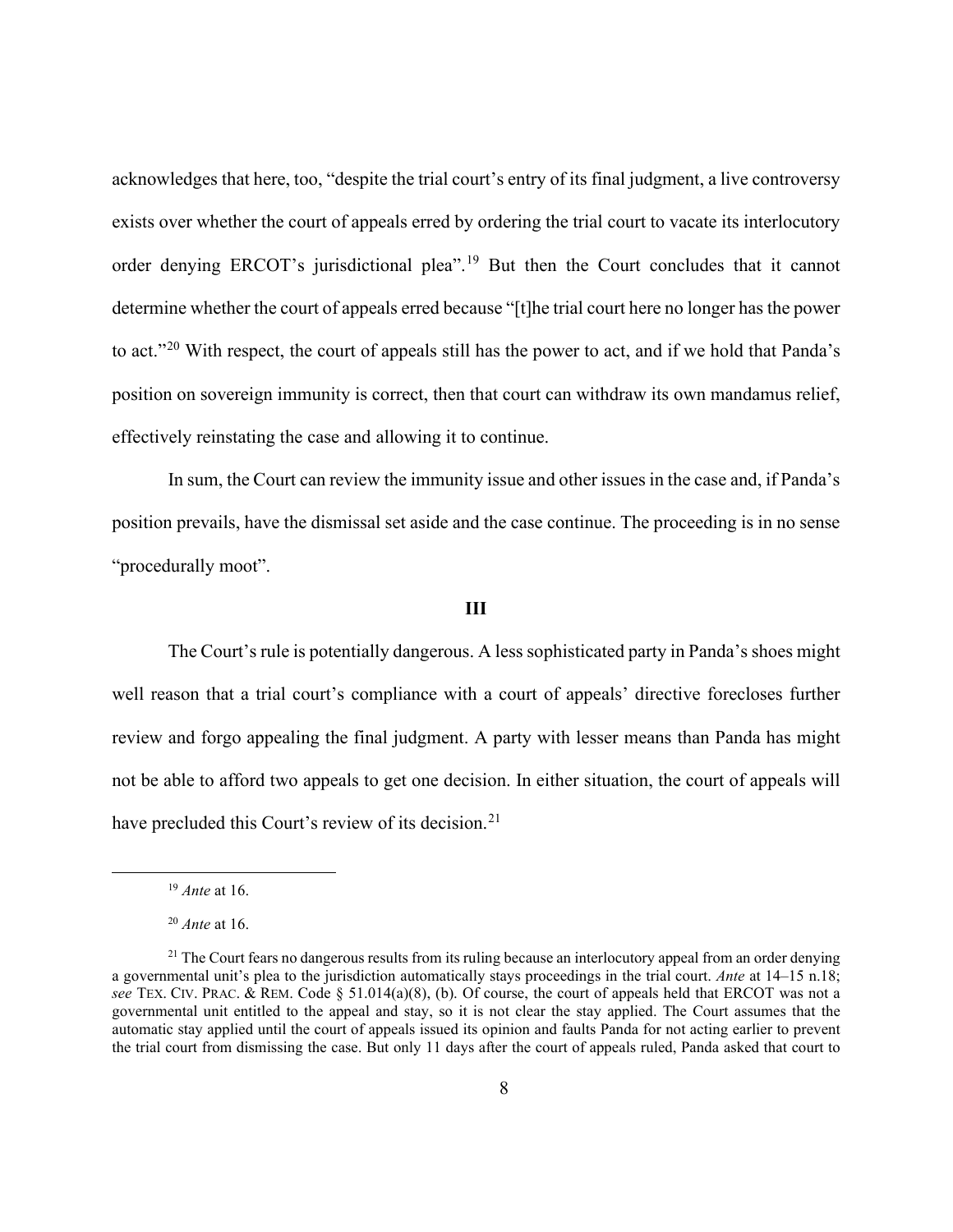Here, the Court's decision makes no difference because Panda has been careful to appeal the final judgment, and the same parties can afford to argue the same issues to the same court of appeals, which can issue the same ruling, from which Panda can seek review, with it and ERCOT reasserting the same arguments they have made to this Court already in briefs and oral argument, for the Court to finally decide, maybe only a year or so from now. The Court wastes the parties', the court of appeals', and this Court's resources, and everyone's time—to no one's benefit.<sup>22</sup>

The Court can grant the relief Panda specifically requests against the court of appeals and therefore should decide the merits of the parties' dispute. Because it refuses to do so, I respectfully dissent.<sup>23</sup>

withdraw its order requiring dismissal, and had the court granted the motion, the trial court would have been required to vacate the dismissal. The court of appeals' refusal to grant Panda's stay motion can hardly be blamed on Panda.

 $22$  The Court says it is concerned that the parties have been put to wasted time and expense, but it can do little to ameliorate that concern. *Ante* at 18. The Court ignores the fact that many duplicative proceedings lie ahead because of today's decision.

<sup>&</sup>lt;sup>23</sup> The concurring opinion accuses this dissent of arguing that whether this proceeding is moot should be based on public opinion, politics, and the weather. *Ante* (Blacklock, J., concurring). Of course, we do not. We argue that this proceeding is not moot for sound, compelling legal reasons. The concurring opinion accuses the dissent of failing to explain how the law and facts have changed since the winter storm. *Ante* at 3 (Blacklock, J., concurring). We think they have not changed at all, and that is the point. The law and facts have not changed one iota since August 2018, when the case was filed in this Court. By not addressing the mootness issue until now, which was in the case from the very beginning, the Court has increased the expense to the parties and delayed a decision on the immunity issue, which it should not have done, even if the issue had not become the concern it has. The concurring opinion points to our decision in *In re Hotze*, No. 20-0739, \_\_\_ S.W.3d \_\_\_ (Tex. Oct. 7, 2020). *Ante* at 3 (Blacklock, J., concurring). That is a good example. The petition for mandamus there was filed on September 23, 2020, and decided on October 7—fourteen days later—because it raised issues concerning the impending general election. The present case has been pending two-and-one-half years. The concurring opinion offers that the Court should "stick to deciding cases within our jurisdiction". *Ante* at 3 (Blacklock, J., concurring). We completely agree but would add one word: timely.